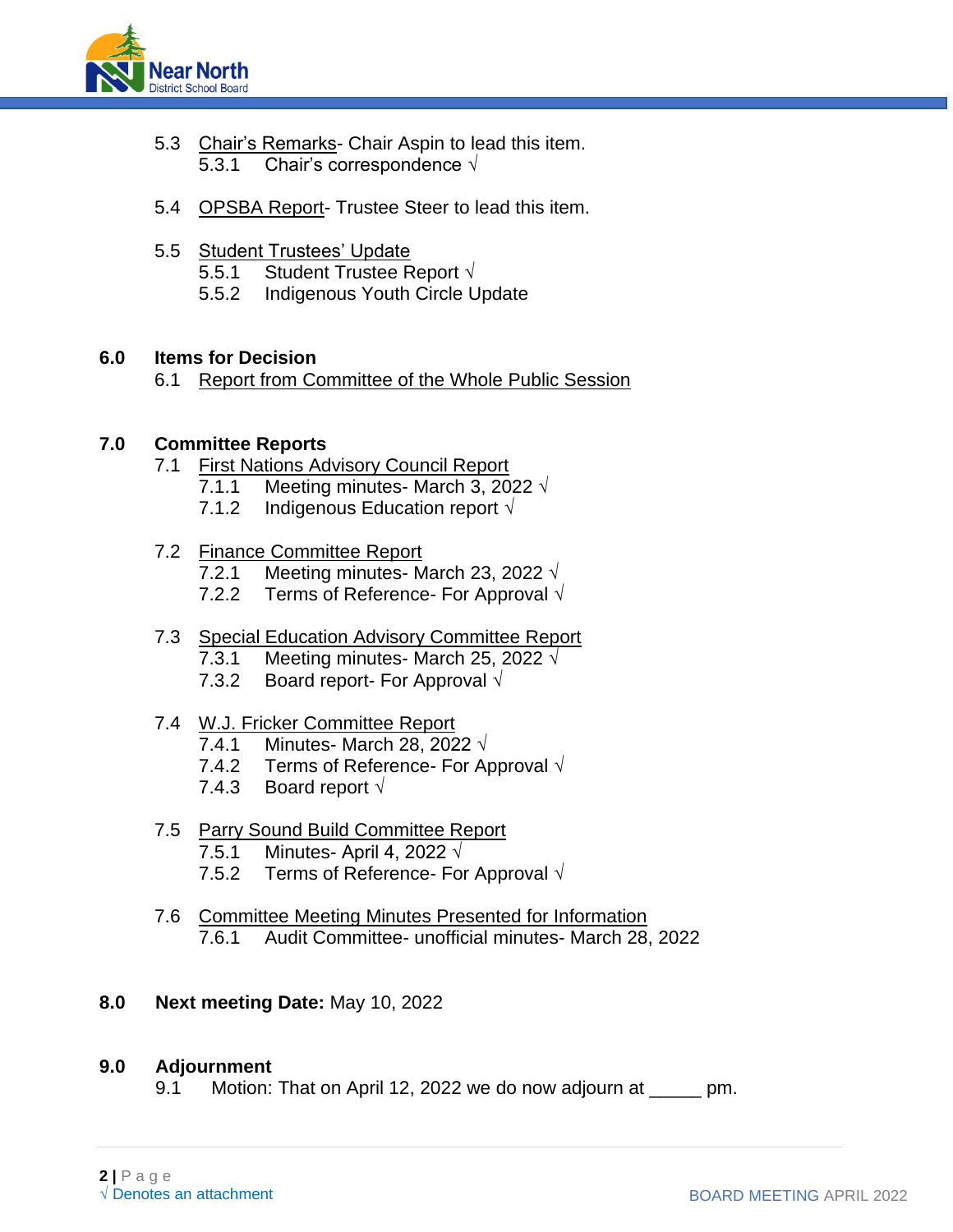

963 Airport Road North Bay, ON P1B 8H1 Phone: 705.472.8170 Website: [www.nearnorthschools.ca](http://www.nearnorthschools.ca/)

Jay Aspin, Chair Craig Myles, Director of Education

The March 22, 2022 **Public Session Board Meeting** of the Near North District School Board was held via teleconference and videoconference.

Jay Aspin, Chair John Cochrane, Vice-Chair Al Bottomley Bill Steer Caren Gagne Donna Breault Louise Sargent Nichole King Rob Learn Student Trustee A. Lewis Trodd Student Trustee C. Darling

# **Trustees Present: Administrative Staff Present:**

Craig Myles, Director of Education Deb Bartlett, Communications Officer Gay Smylie, Superintendent of Education Krista Messenger, Director's Executive Assistant Melanie Gray, Superintendent of Education Tim Graves, Superintendent of Education Seija Van Haesendonck, Superintendent of Business

## **Other:**

Staff, media and community partners

## **Guests:**

F. Truong, WFSS student

M. Moore, CSS student (represented by family)

## **1.0 Call to Order**

**Trustees Absent**:

N/A

Chair Aspin called the meeting to order at 6:30 pm and thanked the public for joining.

#### 1.1 Land Acknowledgement

Chair Aspin read the land acknowledgement aloud.

## 1.2 Opening Prayer by Elder

Chair Aspin noted that unfortunately, an Elder would not be joining the Board this evening. The NNDSB Board of Trustees will continue to hold space with this agenda item at each meeting, with recognition for the importance of this item.

## **2.0 Requests for Leaves of Absence**

Chair Aspin inquired if the Director's Office had received any notices of regret from trustees for the meeting this evening. It is noted that no correspondence was received to this end. Chair Aspin confirmed there would be no motion entertained for this item.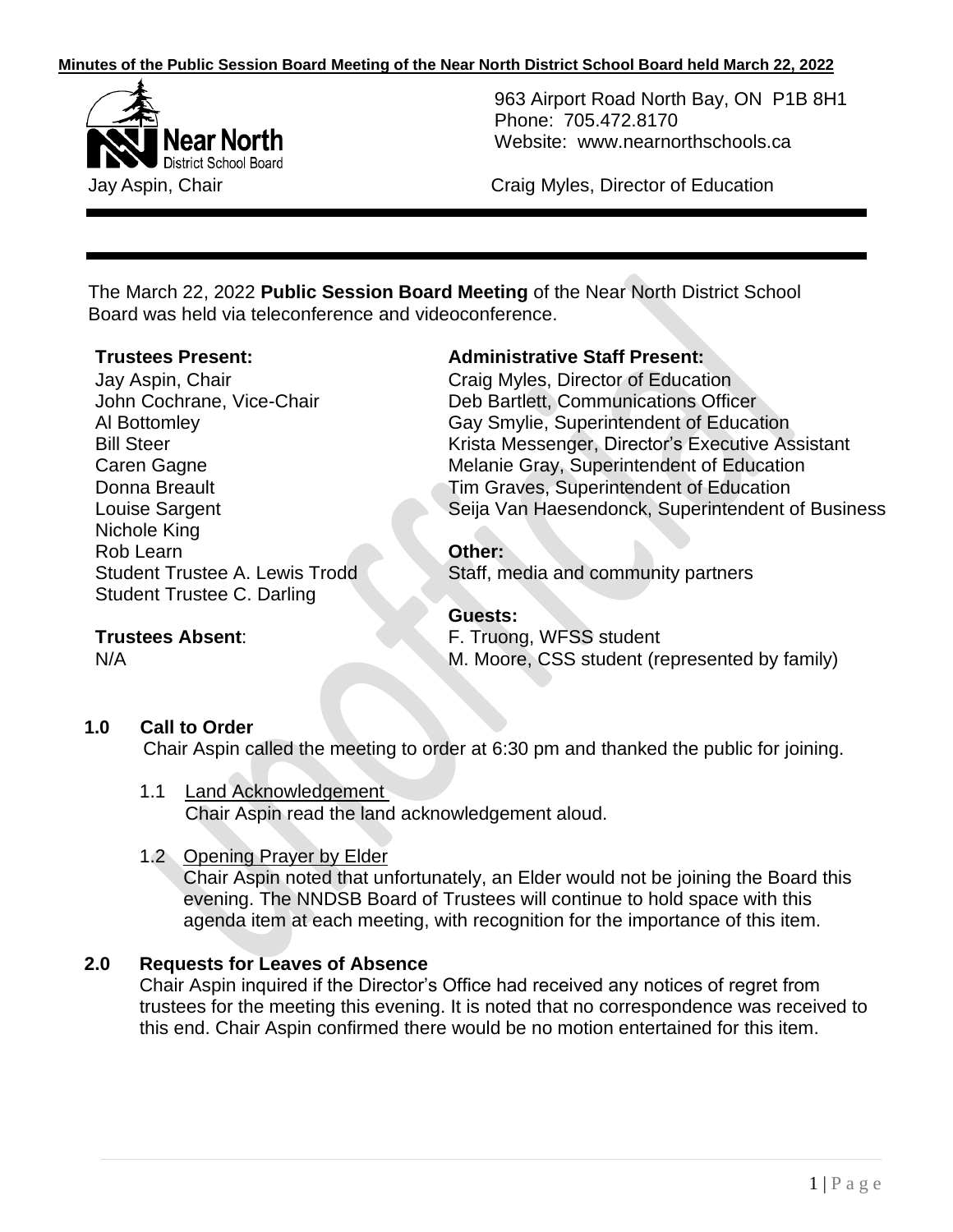## **3.0 Attendance**

- 3.1 Confirmation of Quorum Attendance indicated that 11 trustees are present for the meeting, including the two student trustees.
- 3.2 Declaration of Conflict of Interest NIL

## **4.0 Approval of the Agenda and Previous Minutes**

*Motion: 22-03-01, A. Bottomley/ D. Breault* That the agenda for the Board meeting of March 22, 2022 be approved, together with the minutes of the February 15, 2022 meeting. **– CARRIED.**

# **5.0 Presentation: Student recipients of Rotary Club of North Bay Award**

5.1 Welcome guests- M. Moore and F. Truong

Chair Aspin referred trustees to the brief included in the agenda outlining how the Board will be welcoming outstanding students whose exemplary endeavours provide shining examples of the MYSP priorities.

Director Myles provided opening remarks to recognize both students for their commitments to community service and acknowledged how these NNDSB students are acting as ambassadors for the board's mission vision and values, and how student achievement and well-being is at the core of our work.

Superintendent Smylie welcomed the secondary school principals, who in turn offered their regards on behalf of the school communities for the work of the students. Highlights noted as:

- Principal Tucker Petrick noted that M. Moore is an exceptional student in all regards and it is a pleasure to offer public regards on behalf of the Chippewa Secondary School community. Note that M. Moore is represented this evening by her family. M. Moore is recognized for her dedication to volunteerism, academics and the community culture of the school.
- Principal Kajganich noted that F. Truong is involved in many programs in the West Ferris Secondary School community (such as robotics, lego initiatives, etc) as well as the broader community.

Chair Aspin opened the floor for trustees to offer their comments:

- Chair Aspin congratulated the students and spoke to the importance of recognizing their outstanding achievements.
- Trustee Sargent echoed the Chair's comments and noted that being reminded of the high calibre of students within NNDSB is a most enjoyable part of being a trustee.
- Trustee Gagne inquired what the students' future goals might be. F. Truong noted she intends to pursue biomedical engineering, and M. Moore's family noted she intends to pursue post-secondary studies in law.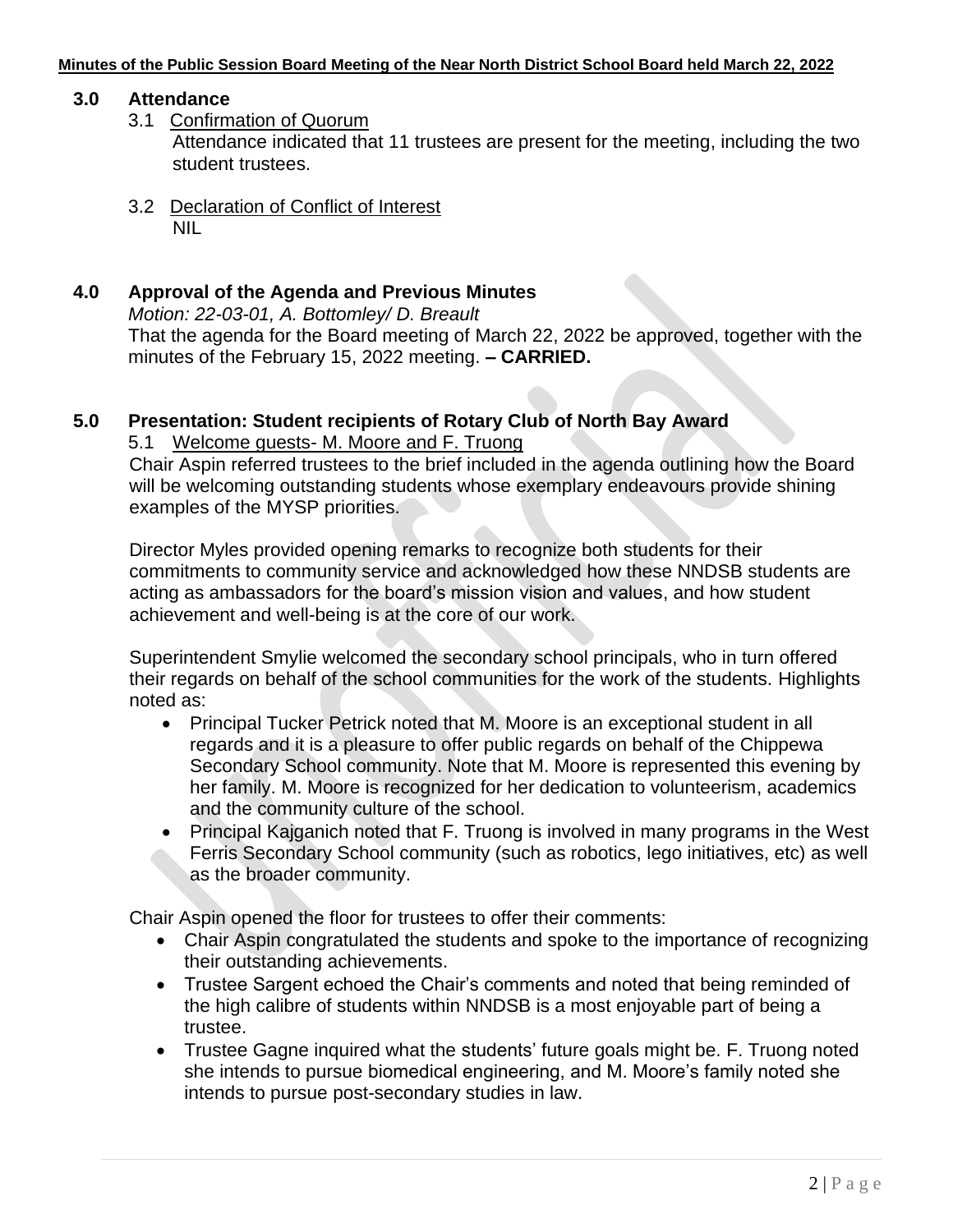## **6.0 Communication to the Board**

#### 6.1 Information Items

Chair Aspin referred trustees to the board reports submitted for information as part of the agenda package for each item. Brief comments were offered on each item as noted below:

## *6.1.1 Professional Development Opportunities Calendar*

- Brief contained in the package.
- *6.1.2 Monthly Tender Report- April 2022*
	- Brief contained in the package.

## *6.1.3 Administrative Guideline Report*

- Brief contained in the package.
- Chair Aspin noted that the Board's decision in September to provide expressed approval for administrative guidelines (AGs) to proceed directly to public consultation once reviewed by Executive Council continued to be an efficient process.
- Director Myles noted that this is made possible through the diligent work of Executive Council and their dedicated teams.

## 6.2 Director's Update

## *6.2.1 Board Report*

Opening remarks from Director Myles to touch on a few highlights contained in the Director's Report. Highlights noted as:

- Staff and students welcomed back following the March Break. Update provided regarding COVID-19 management in schools following the direction provided by the Province regarding the lifting of restrictions. The board's COVID-19 management team continues to work diligently behind the scenes to ensure NNDSB has strong processes in place.
- The monthly kudos recognition was awarded to J. Brisebois, the North Bay Board Office Receptionist. J. Brisebois went above and beyond to lend support to the I.T. team with a data entry project. This cross-departmental collaboration and problem solving is a hallmark of our strategic commitment to excellence in relationships, and a shining example of our values in the delivery of excellent educational opportunities for all.
- NNDSB remains thoroughly committed to answering the Truth and Reconciliation Commission's calls to action by actioning Indigenous Education priorities and initiatives focused on equitable outcomes for learners. NNDSB has purchased a license for an unlimited number of learners to participate in 4 Seasons of Reconciliation cultural competency learning in support of this commitment.

Trustees expressed their sincere thanks for the sincere dedication and hard work of staff and the Director's leadership to ensure the health, safety, and well-being of NNDSB students throughout the pandemic. A suggestion was raised to write a letter to express their formal gratitude. Chair Aspin noted he would be pleased to support this and offered his regards as well for the work of staff.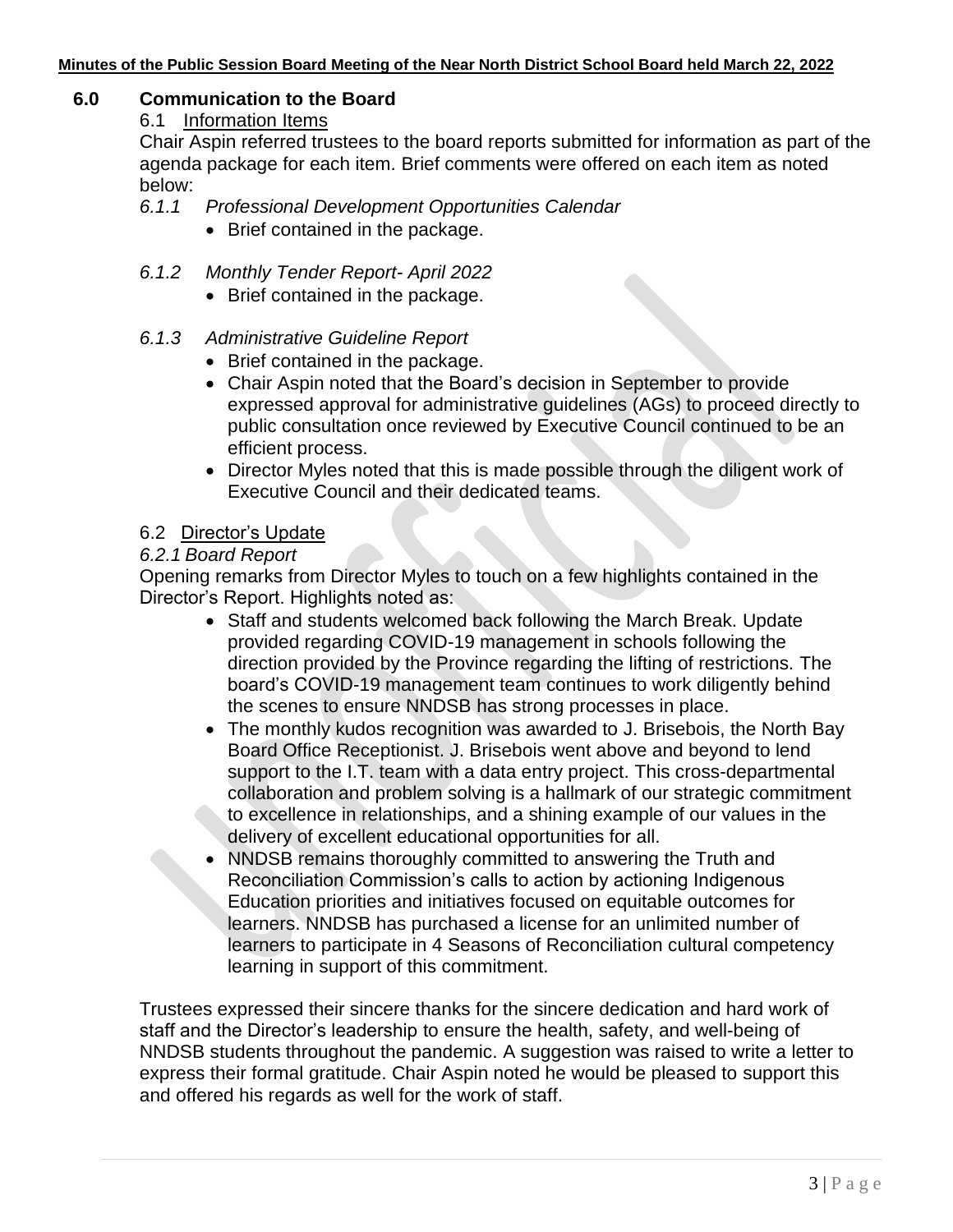## *6.2.2 MYSP Mid-Year Strategic Update*

Director Myles referred trustees to the report contained in the agenda package that provides an overview of the work that has been accomplished toward meeting the 2021/22 goals across each of the MYSP's priorities. Highlights noted as:

- The report shows increased communication and collaboration throughout the board with a forward momentum toward common goals.
- The board is meeting and or exceeding the goals that we have set for ourselves for the year. Where we had planned to implement new processes, we are now moving to a stage of deepening our understanding and perfecting our practice*.*
- Progress within the strategic priority of excellence in innovation is noted with how the board contains to sustain online learning. Efforts to update school infrastructure for improved connectivity have begun with the successful application of a Ministry grant proposal.
- Progress within the strategic priority of excellence in communication is noted with the increased volume and frequency of external communications. The use of analytics for public communication is allowing us to see positive trends whereby users to the website have increased by almost 50% and time spent on the site has increased as well.
- Progress within the strategic priority of excellence in relationships is noted with the continued work with the equity secretariate and local Indigenous partners to ensure opportunities to learn more about student and teacher learning needs and to provide appropriate PD opportunities.
- Progress within the strategic priority of excellence in teaching and learning is noted through the way system staff are deepening their understanding of strategic planning and mindful gathering of evidence. This will help system staff to support schools in SIPSAWB planning and in 6-week cycle monitoring as we return to a more normal teaching and learning environment in schools.

The floor was opened for questions and comments:

- Vice-Chair Cochrane noted how refreshing it is to be part of a board that displays leadership and ownership about important community needs such as the PSW program.
- Trustee Steer offered accolades to the Director and staff under his leadership for the continued entrenchment and focus on the MYSP.

Chair Aspin thanked the Director for his report and noted this mid-term report provides significant evidence of how focused the board remains on the thorough implementation of the MYSP. The Director received the trustees' positive comments with gratitude and reiterated how this work is accomplished through the dedication of the senior team, their teams, and the Director's Office.

## 6.3 Chair's Remarks

The Chair shared remarks regarding Board and community engagement initiatives following the Director's Remarks. Chair Aspin's verbal report centered on:

- Comments to note our thoughts are with the Ukrainian people, particularly the school-aged children who we can relate to as an educational organization.
- Recognition for Student Trustee Darling's words and participation in the "Break the Bias" media campaign. This campaign gathered perspectives leading up to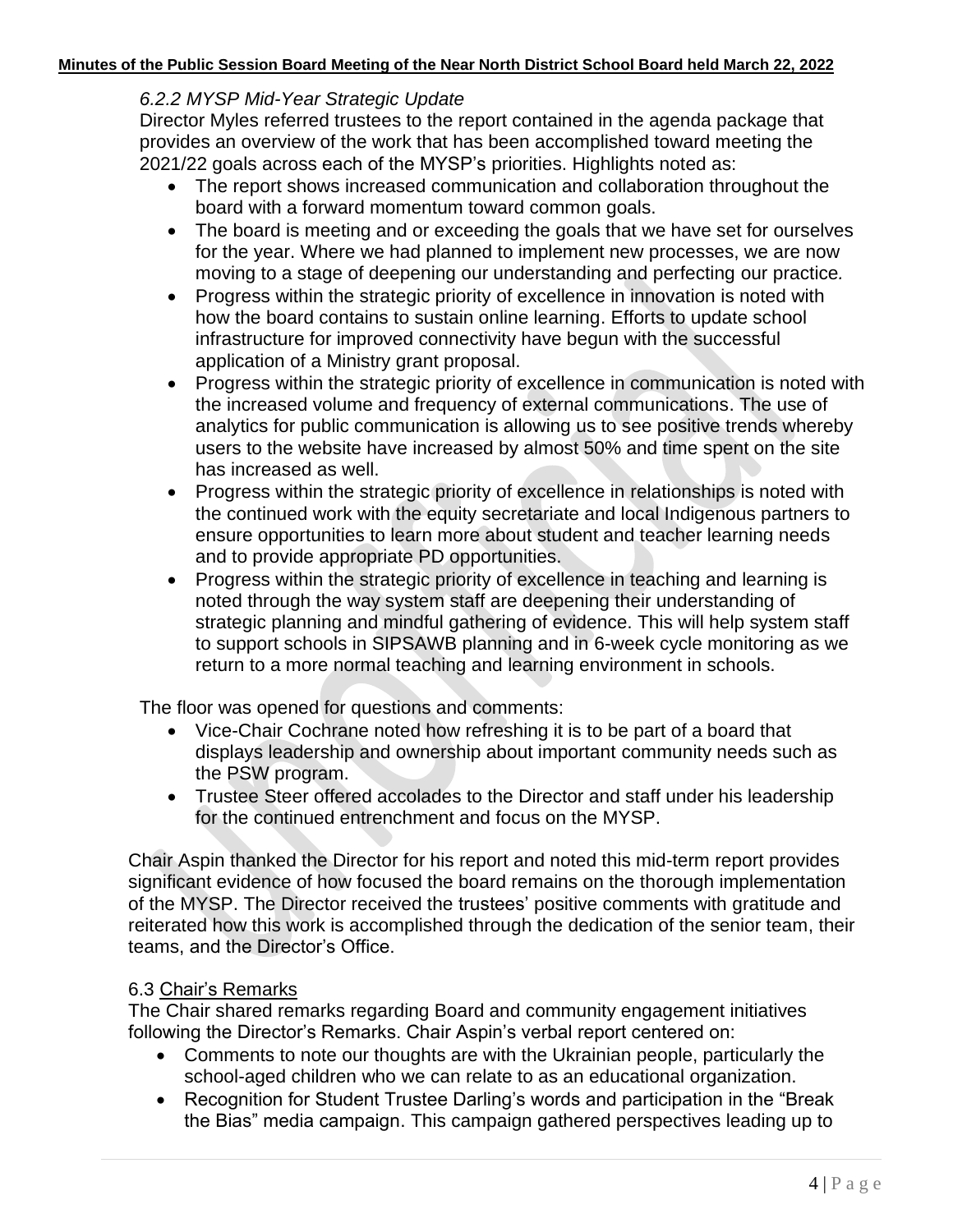International Women's Day using the hashtag "break the bias". The Almaguin News online paper published her inspiration quote: "The future of equality rests in everyone's hands. To make gender equity possible as a community, we need to stop protecting and start educating. We must celebrate the trials, and triumphs of women: those in sports, STEM, the skilled trades, positions of power, women who support families, and those who are forging change for girls today. #BreakTheBias."

Trustees received Chair Aspin's report with thanks.

## 6.4 OPSBA Report

The Chair invited Trustee Steer to lead the Board through this item. Trustee Steer provided a verbal report to note:

- The resolution put forward by NNDSB following the February 15, 2022 meeting regarding the continuance of virtual meetings was accepted for inclusion at the OPSBA's Annual General Meeting in June.
- Note that the Annual General Meeting will be held in person in June. Further information will be forthcoming.

Trustee Bottomley raised a question regarding the Board's focus on environmentalism, and how this can be brought forward to an agenda for discussion. Chair Aspin noted that a request may be submitted to him as Board Chair.

## 6.5 Student Trustee's Update

The Chair invited the student trustees to speak to this item.

Student Trustee Darling referred trustees to the report shared as part of the agenda package. Highlights shared are noted as:

- Students have been truly accomplishing great things in the past month. Two Grade 11 students at Chippewa Secondary created a mural to commemorate Black history and the power of education to eradicate racism. At Almaguin Highlands, two students have been accepted to the SHAD program taking place this summer.
- NNDSB volleyball and basketball teams are reaching the end of their season with both Chippewa and Almaguin teams reaching the finals in NDA, MPS and GBSSA. Nordic skiing teams attended their final competition in the past week, with amazing results from students from the Near North Board. In addition, outdoor education classes are now shifting into their spring season after many successful winter camping expeditions.

Student Trustee Lewis Trodd provided a verbal report regarding the work of the Indigenous Youth Circle (IYC). Highlights shared are noted as:

- The IYC has deferred their meeting due to conflicting schedules. The group remains focused on getting to know each other and considering what the next steps will be.
- The absence of the Indigenous Education Lead has resulted in the IYC losing a bit of momentum, but it is expected that the group will be reconvening in time to offer a more fulsome report to trustees next month.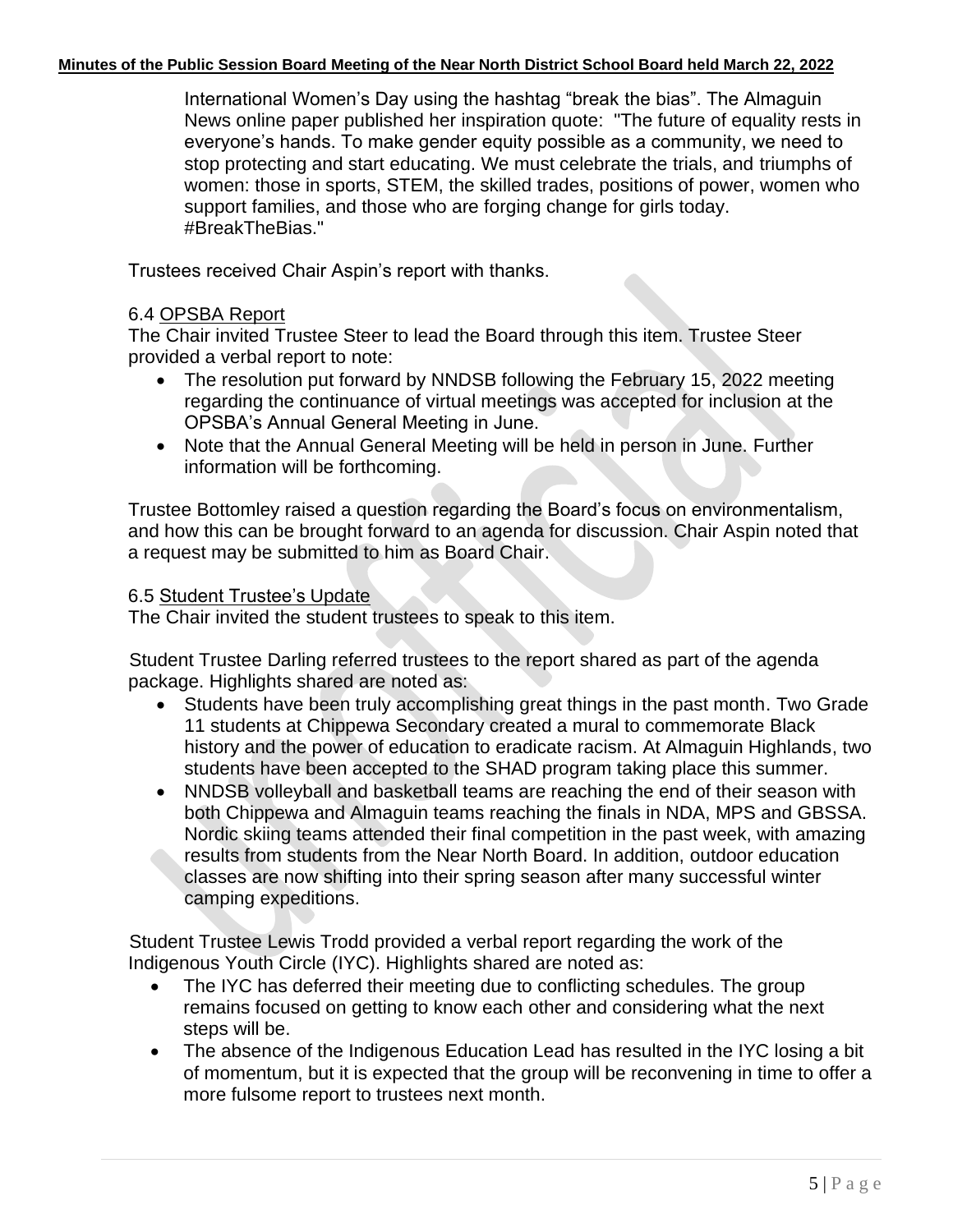The Chair thanked the student trustees for their reports. The floor was opened for comments, with none rose.

## **7.0 Items for Decision**

### 7.1 Report from Committee of the Whole Public Session

*Motion: 22-03-02, J. Cochrane/ D. Breault* 

Be it resolved, that the Board of Trustees for Near North District School Board endorses the modifications to update our By-Laws, as discussed during the Committee of the Whole meeting. - CARRIED.

With this approval, Chair Aspin requested that the refreshed copy of the bylaws be circulated to all trustees and posted on the board's website. Director Myles noted he would be pleased to ensure this is completed.

#### *Motion: 22-03-03, C. Gagne/ D. Breault*

Be it resolved, that in accordance with Section 4 (1) (b) Ontario Regulation 412/00, the Board of Trustees for Near North District School Board does not designate any municipality within its jurisdiction as a low population municipality. – CARRIED.

## *Motion: 22-03-04, J. Cochrane/ C. Gagne*

Be it resolved, that in accordance with Ontario Regulation 412/00, the Board of Trustees for Near North District School Board approves the report of the Determination and Distribution of trustees as presented during the Committee of the Whole meeting.

Be it further resolved that, based on the calculations contained in the report, trustee distribution is approved as follows:

- o Zone 1 will have a distribution of four trustees. The lead municipality is identified as the City of North Bay
- o Zone 2 will have a distribution of one trustee. The lead municipality is identified as the Municipality of Callander
- o Zone 3 will have a distribution of one trustee. The lead municipality is identified as the Municipality of Powassan
- o Zone 4 will have a distribution of one trustee. The lead municipality is identified as the Town of Parry Sound
- o Zone 5 will have a distribution of one trustee. The lead municipality is identified as the Township of Perry.
- CARRIED.

## *Motion: 22-03-05, D. Breault/ L. Sargent*

Be it resolved, that the Board of Trustees of Near North District School Board approves the allocation from the Trustee Initiative Fund in the amount of \$7,520.20 in support of Journey into Learning resources and that the Near North District School Board authorize and direct the Superintendent of Business to do all actions necessary, and execute all required documentation, to give effect to this approval, as accepted during the Committee of the Whole meeting. – CARRIED.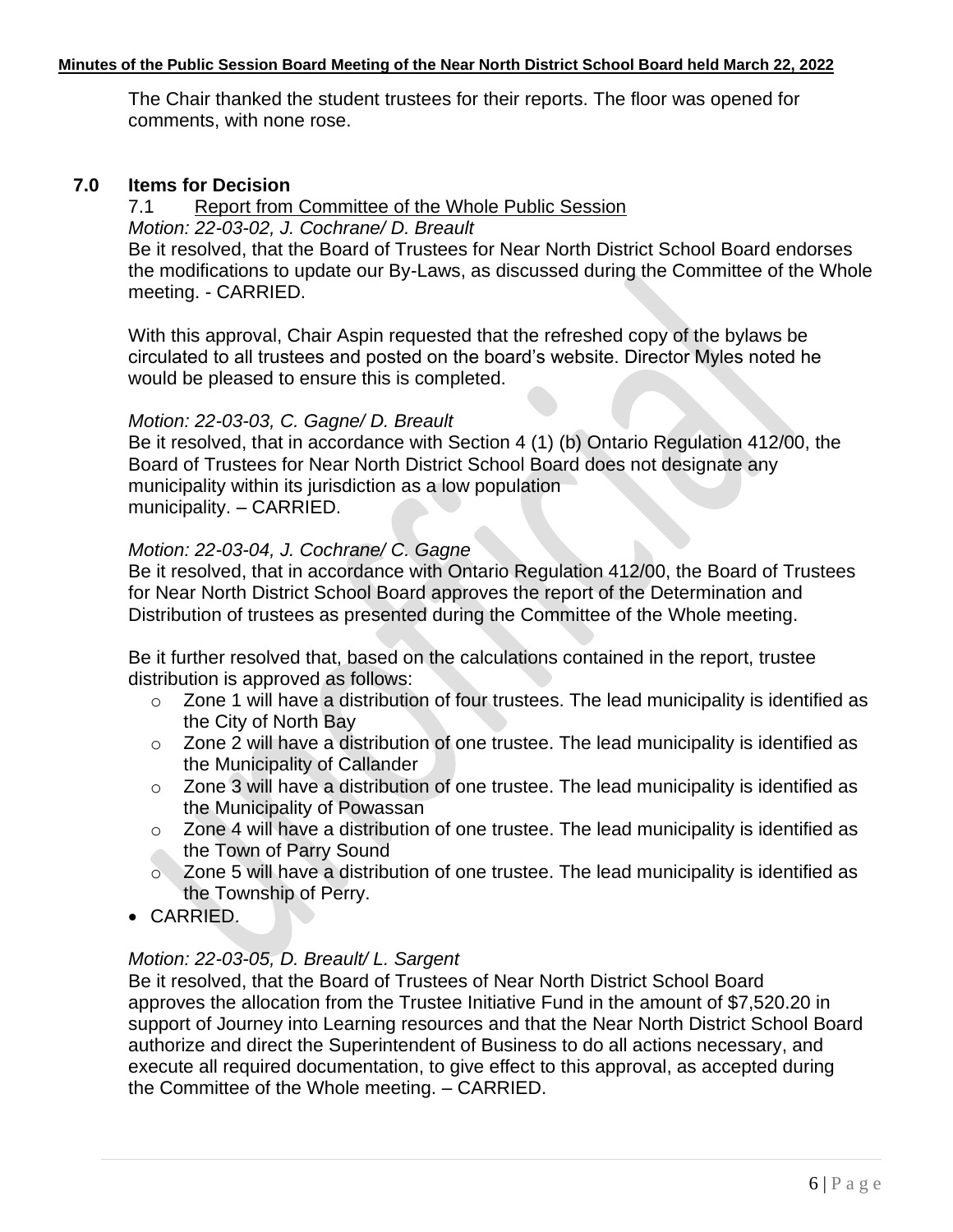# *Motion: 22-03-06, J. Cochrane/ L. Sargent*

Be it resolved, that the Board of Trustees of Near North District School Board approves the allocation from the Trustee Initiative Fund in the amount of \$7,500 in support of the Festival of the Sound's school music education program, and that the Near North District School Board authorize and direct the Superintendent of Business to do all actions necessary, and execute all required documentation, to give effect to this approval, as accepted during the Committee of the Whole meeting. – CARRIED.

# 7.2 Ferris Glenn CVRIS Tender Award

• A report is included in the package regarding this item.

# *Motion: 22-03-07, J. Cochrane/ B. Steer*

Be it resolved that the Board of Trustees for Near North District School Board approves the award of tender NNDSB 2022-005 HVAC Upgrades for Ferris Glen Public School to Kenalex Construction Ltd in the amount of \$1,096,700 plus HST, as part of the COVID-19 Resilience Infrastructure Stream (CVRIS) Funding. – CARRIED.

# **8.0 Committee Reports**

8.1 Multi-Year Strategic Plan Committee Report

- 8.1.1 Meeting minutes
- 8.1.2 Board report

Trustee Steer was invited to speak to this item as the chair of the MYSP Committee. Highlights are noted as:

- At the Board of Trustees meeting in February, the MYSP Committee provided an update on their ongoing work regarding the evaluation of the Multi-Year Strategic Plan, with a note that the next step would be to assess the plan's effectiveness with the development of metrics.
- Since that time, the MYSP committee has continued to meet and has developed metrics to measure the goals defined under each of the four pillars of the MYSP (excellence in teaching and learning, excellence in innovation, excellence in relationships and excellence in communication).
- As a next step, a survey has been developed and the committee is seeking responses to measure the implementation status of the 2021- 2026 MYSP.
- The survey was opened on Friday, March 11, 2022 and will remain open until April 15, 2022.
- Following the closure of the survey, the MYSP Committee will meet to review the data. The key findings, trends and information provided by stakeholders will be reviewed to establish metrics in preparation for providing a report to the Board. It is anticipated that this report will be presented at the May meeting.

Chair Aspin thanked Trustee Steer for this report.

- 8.2 Special Education Advisory Committee Report
	- 8.2.1 Meeting minutes
	- 8.2.2 Board report- For Approval

Director Myles provided introductory comments to note a report and minutes are contained in the agenda package for review. Superintendent Graves was invited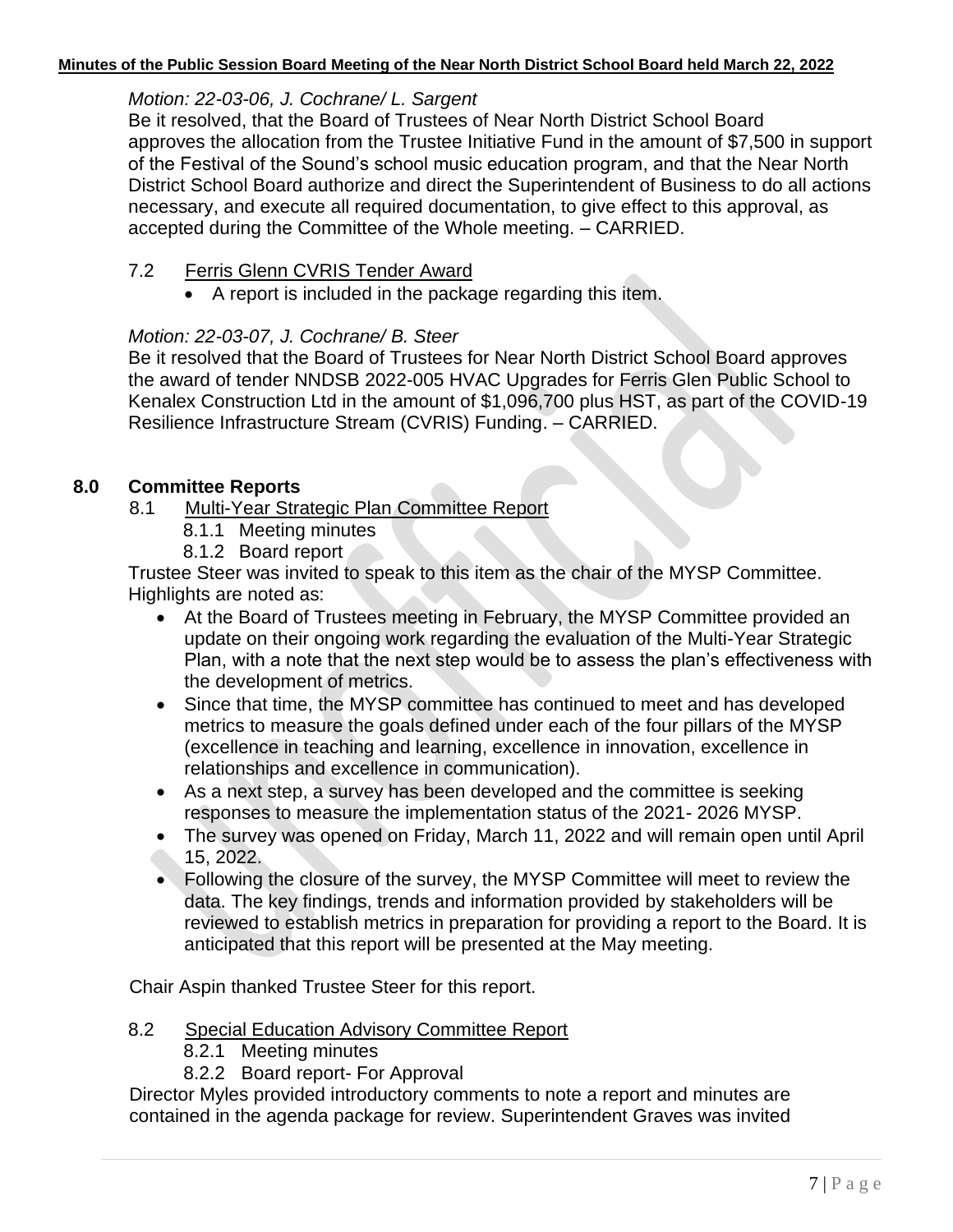to speak to the information further as the superintendent representative on the SEAC Committee.

Superintendent Graves brought forward a recommendation from SEAC for the Board's consideration regarding changes to the committee membership. It is noted that Nipissing First Nation has confirmed they have new representation, and the current SEAC Chair would be pleased to be appointed into the "community member" role. Board Chair Aspin opened the floor for comments and noted it is important for the Board to support its committees to run efficiently and effectively. No comments or questions were raised.

## *Motion: 22-03-08, D. Breault/ L. Sargent*

Be it resolved that the Board of Trustees for Near North District School Board approves the amendments to the Special Education Advisory Committee's membership as follows:

- Ms. Albina Lavictorie is appointed as the Community Representative
- Representatives for the Nipissing First Nation are accepted as:
	- o Caroline Labrecque (primary)
	- o Carole Couillard (alternate)
- CARRIED.
- 8.3 North Bay Facilities Study Committee Report
	- 8.3.1 Minutes
	- 8.3.2 Board report
	- 8.3.3 Committee name change- For Approval
	- 8.3.4 Terms of Reference- For Approval

Director Myles provided opening comments to refer trustees to the minutes and the report contained in the agenda package. Superintendent Smylie was invited to provide further information as the Committee Chair. Highlights of the information presented are noted as:

- In February, NNDSB received approval from the ministry to proceed to public sale regarding the maintenance shop property (located at 111 Lavase Road, North Bay) but the business case for the retrofit of the Widdifield building was declined.
- Subsequently, NNDSB received notice that the Ministry was opening a 2022- 23 Capital Priorities Program opportunity. Projects submitted to this round would be expected to open no later than the 2026-27 school year.
- Knowing the benefits to students and the school community that would be realized through the consolidation into Widdifield, coupled with the support expressed from the community for this idea- NNDSB has decided to resubmit to the 2022-23 Capital Priorities Program. If successful, this project consolidates Alliance elementary school, the Laurentian Learning Centre as well as the Board's administration and maintenance facilities into the former Widdifield Secondary School building.
- The new Widdifield submission further emphasized the programming benefits for students under this model as well as partnership possibilities that would significantly enrich the school/community relationships.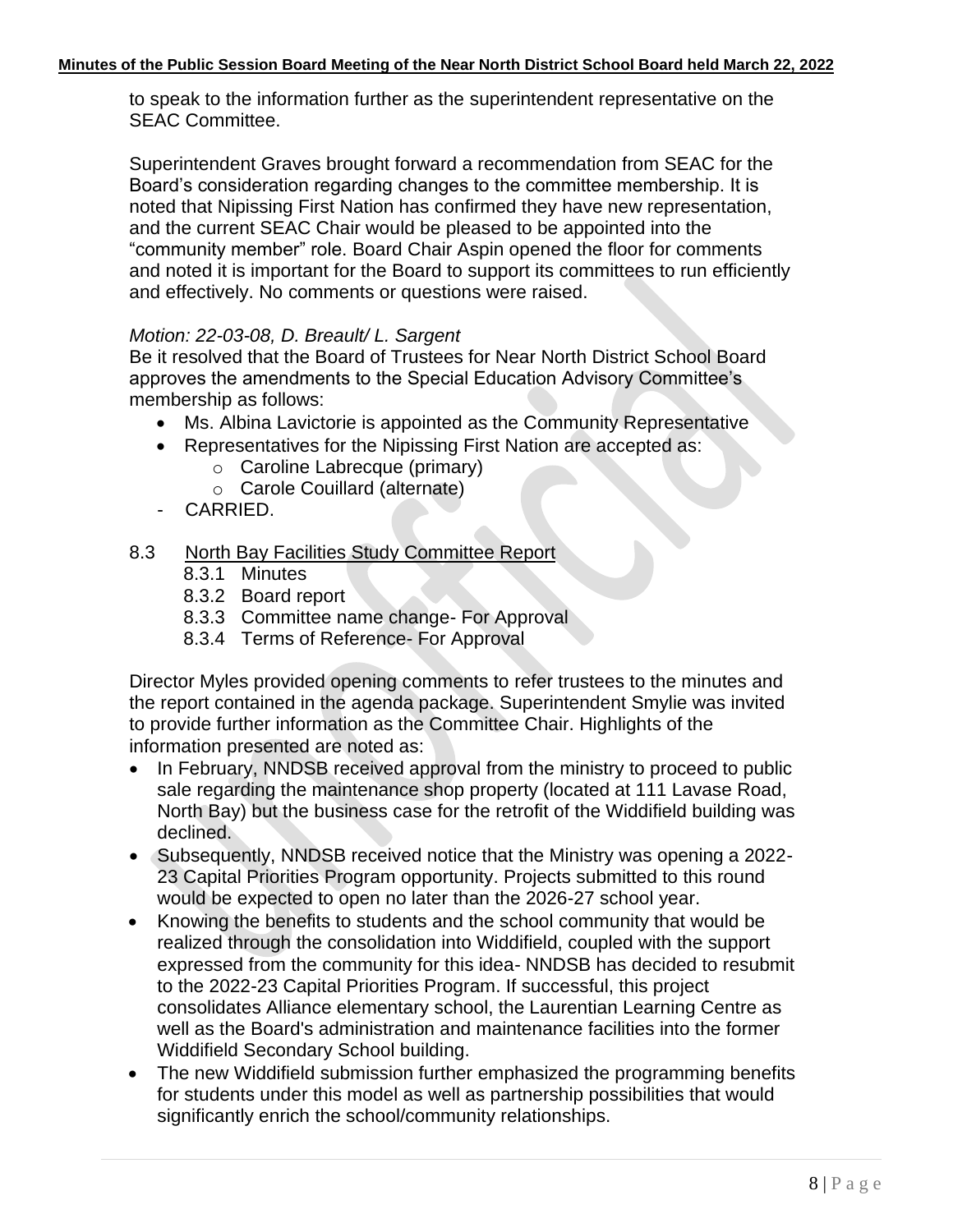- A secondary case was also developed to explore possibilities in the West Nipissing planning area included in the Board's 2020 Capital Plan. It is noted that the Capital Plan commits to monitoring enrollment of underutilized schools. A future option was included in the Capital Plan to consider the possibility of West Nipissing secondary students attending a North Bay planning area school. As part of the exploratory business case, this idea was not pursued further. Rather, consideration was given to how the board could continue to operate programming in West Nipissing for all students while maintaining a rich learning environment. It is noted that further consultation with the West Nipissing community and coterminous partners were firmly included as part of the exploratory business case.
- Funding requests submitted to the 2022-23 Capital Priorities Program are required to open no later than the 2026-27 school year and NNDSB looks forward to receiving a response from the Ministry.
- The committee has also prepared a recommendation for the Board to consider renaming the committee to reflect the scope more appropriately. As such the North Bay Facilities Study Committee is seeking Board approval to change its name to the North Bay Consolidation Committee (NBCC).

Board Chair Aspin opened the floor for comments and noted that the name change is appropriate given that the work has evolved beyond the completion of the facilities study. Alongside the JK-12 school build in Parry Sound, this consolidation to transform the Widdifield building into an educational hub is a top priority for the Board. No further comments or questions were noted.

## *Motion: 22-03-09, B. Steer/ D. Breault*

Be it resolved that the Board of Trustees for Near North District School Board approves the change of name from the North Bay Facilities Study Committee to the North Bay Consolidation Committee, as recommended by the committee. – CARRIED.

## *Motion: 22-03-10, C. Gagne/ J. Cochrane*

Be it resolved that the Board of Trustees for Near North District School Board approves the North Bay Consolidation Committee's Terms of Reference, as amended to reflect the change in its name. -CARRIED.

- 8.4 Committee Meeting Minutes Presented for Information
	- 8.4.1 Equity Advisory Circle Notes- February 6, 2022

8.4.2 Parent Involvement Committee- February 16, 2022

Chair Aspin referred trustees to the committee minutes included for information purposes.

## **9.0 Next Meeting Date**

Chair Aspin noted the Board of Trustees would meet next on April 12, 2022.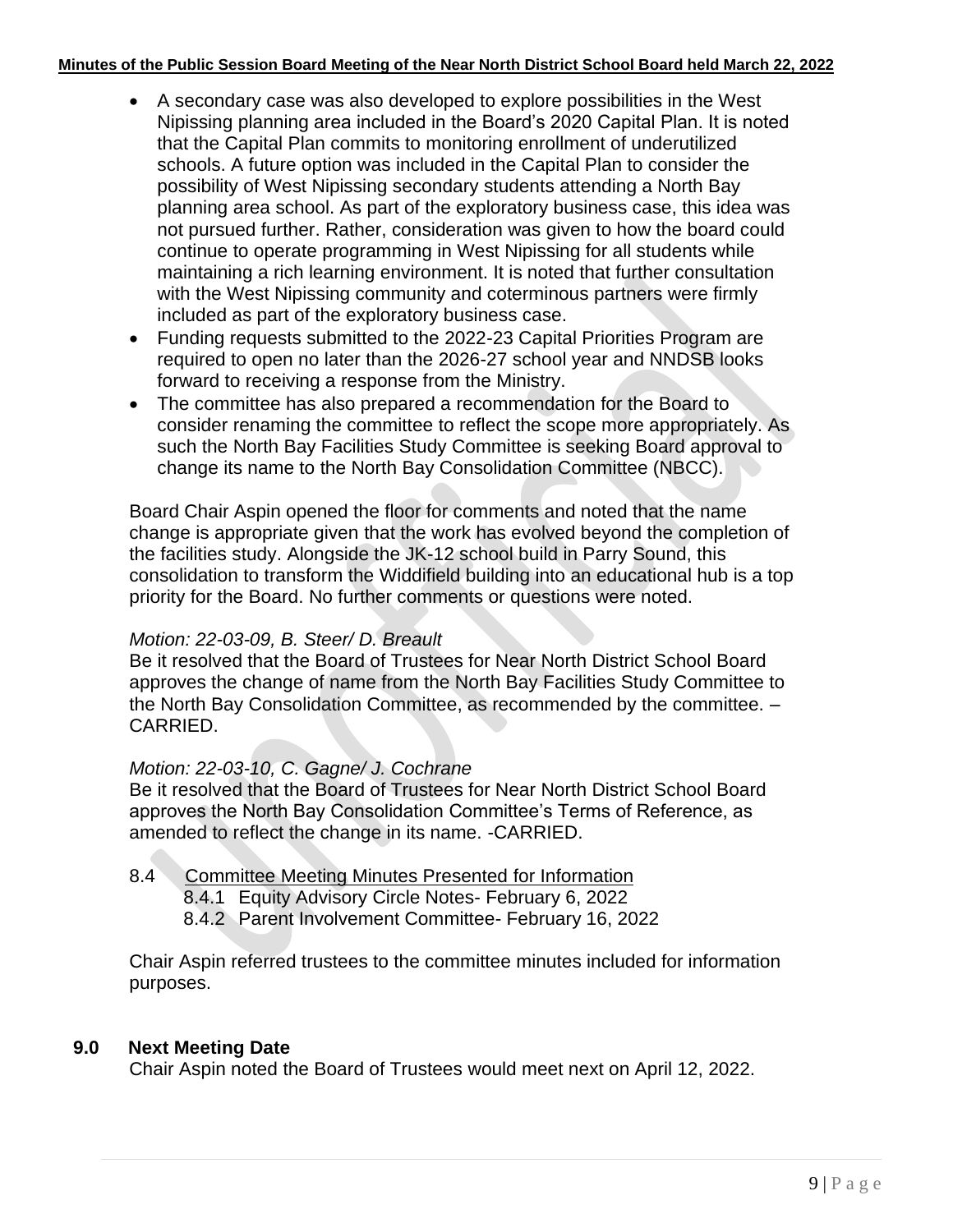# **10.0 Motion to Adjourn**

*Motion: 22-03-11, B. Steer/ D. Breault* That we do now adjourn at 8:00 pm. **– CARRIED**

\_\_\_\_\_\_\_\_\_\_\_\_\_\_\_\_\_\_\_\_\_ \_\_\_\_\_\_\_\_\_\_\_\_\_\_\_\_\_\_\_\_\_\_\_  **Jay Aspin Craig Myles Director of Education** 

## **RESOLUTION SUMMARY**

| 22-03-01<br>A. Bottomley              | That the agenda for the Board meeting of March 22, 2022 be<br>approved, together with the minutes of the February 15, 2022                                                                                                                                                                                                                                                                                                                                                                                                                                                                                                                                                                                                                                                                                                                                                                                                                                                                                                                                                                          |
|---------------------------------------|-----------------------------------------------------------------------------------------------------------------------------------------------------------------------------------------------------------------------------------------------------------------------------------------------------------------------------------------------------------------------------------------------------------------------------------------------------------------------------------------------------------------------------------------------------------------------------------------------------------------------------------------------------------------------------------------------------------------------------------------------------------------------------------------------------------------------------------------------------------------------------------------------------------------------------------------------------------------------------------------------------------------------------------------------------------------------------------------------------|
| D. Breault                            | meeting- CARRIED.                                                                                                                                                                                                                                                                                                                                                                                                                                                                                                                                                                                                                                                                                                                                                                                                                                                                                                                                                                                                                                                                                   |
| 22-03-02<br>J. Cochrane<br>D. Breault | BE IT RESOLVED, that the Board of Trustees for Near North District<br>School Board endorses the modifications to update our By-Laws, as<br>discussed during the Committee of the Whole meeting.- CARRIED.                                                                                                                                                                                                                                                                                                                                                                                                                                                                                                                                                                                                                                                                                                                                                                                                                                                                                           |
| 22-03-03<br>C. Gagne<br>D. Breault    | BE IT RESOLVED, that in accordance with Section 4 (1) (b) Ontario<br>Regulation 412/00, the Board of Trustees for Near North District<br>School Board does not designate any municipality within its jurisdiction<br>as a low population municipality. - CARRIED.                                                                                                                                                                                                                                                                                                                                                                                                                                                                                                                                                                                                                                                                                                                                                                                                                                   |
| 22-03-04<br>J. Cochrane<br>C. Gagne   | BE IT RESOLVED, that in accordance with Ontario Regulation 412/00,<br>the Board of Trustees for Near North District School Board approves<br>the report of the Determination and Distribution of trustees as<br>presented during the Committee of the Whole meeting.<br>Be it further resolved that, based on the calculations contained in the<br>report, trustee distribution is approved as follows:<br>Zone 1 will have a distribution of four trustees. The lead<br>$\circ$<br>municipality is identified as the City of North Bay<br>Zone 2 will have a distribution of one trustee. The lead<br>$\circ$<br>municipality is identified as the Municipality of Callander<br>Zone 3 will have a distribution of one trustee. The lead<br>$\circ$<br>municipality is identified as the Municipality of Powassan<br>Zone 4 will have a distribution of one trustee. The lead<br>$\circ$<br>municipality is identified as the Town of Parry Sound<br>Zone 5 will have a distribution of one trustee. The lead<br>$\circ$<br>municipality is identified as the Township of Perry.<br><b>CARRIED</b> |
| 22-03-05<br>D. Breault                | BE IT RESOLVED, that the Board of Trustees of Near North District                                                                                                                                                                                                                                                                                                                                                                                                                                                                                                                                                                                                                                                                                                                                                                                                                                                                                                                                                                                                                                   |
| L. Sargent                            | School Board approves the allocation from the Trustee Initiative Fund<br>in the amount of \$7,520.20 in support of Journey into Learning                                                                                                                                                                                                                                                                                                                                                                                                                                                                                                                                                                                                                                                                                                                                                                                                                                                                                                                                                            |